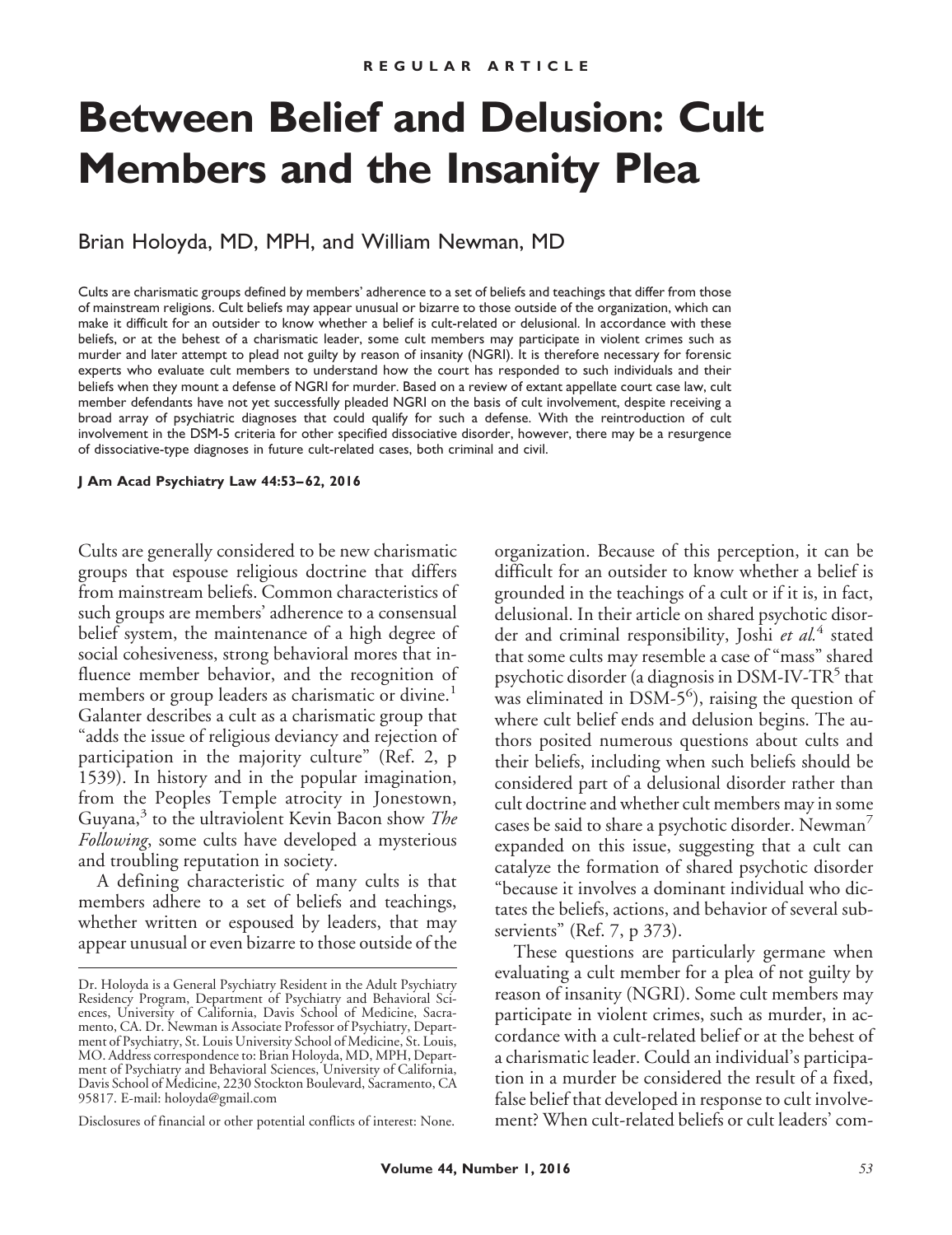mands become part of a person's belief structure and behavior, do we consider them psychotic? These questions have obvious relevance in the courtroom when cult members stand trial for murder.

The Diagnostic and Statistical Manual of Mental Disorders has provided limited guidance in determining the answers to these questions. The Fourth Edition, Text Revision (DSM-IV-TR)<sup>5</sup> recognized the diagnosis of shared psychotic disorder (or *folie a` deux*), but the criteria and supportive text did not address religious beliefs or cults. DSM-5 does not include shared psychotic disorder, but instead has "delusional symptoms in [the] partner of [an] individual with delusional disorder" (Ref. 6, p 122), within other specified schizophrenia spectrum and other psychotic disorder as a diagnosis for an individual who, in the context of a relationship, receives delusional content from a dominant partner but may not entirely meet criteria for delusional disorder. The text associated with the diagnosis of delusional disorder in DSM-5 indicates that "an individual's cultural and religious background must be taken into account in evaluating the possible presence of delusional disorder" (Ref. 6, p 93). It is unclear to what degree "cultural and religious background" could include participation in a cult. The outline for the cultural formulation in DSM-IV-TR and the complete cultural formulation in DSM-5 likewise provide no guidance for evaluators when distinguishing between delusional beliefs and religious convictions.

The Supreme Court heard one of the earliest cases involving cult-related beliefs. In *United States v. Ballard*  $(1944)$ <sup>8</sup>, the organizers of the I Am movement appealed their conviction for defrauding people by claiming to have supernatural powers to heal incurable diseases. The Court held that the question of whether the defendants' claims about their religious experiences were valid should not have been given to the jury because the "freedom of religious belief . . . embraces the right to maintain theories of life and of death and of the hereafter which are rank heresy to followers of the orthodox faiths" (Ref. 8, p 5). In his dissent, Justice Robert Jackson suggested that the case should have been dismissed outright for being nearly tantamount to an investigation into the truth of a religious conviction.

Although the Supreme Court deferred passing judgment on a cult's beliefs in *United States v. Ballard*, lower courts have dealt with cult members who have engaged in murder. In some of these cases, cult members and their attorneys have raised NGRI pleas and the courts have been forced to decide whether cult beliefs represent religious conviction or psychotic delusions. These court decisions provide answers to questions posed by Joshi *et al.*<sup>4</sup> and guidance for forensic evaluators responsible for forming opinions regarding criminal defendants involved in cultrelated litigation.

# **Existing Case Law**

We searched the LexisNexis database for all reported federal and state cases involving cult-related murder phenomena that reached appellate review. First, we searched using the terms "cult" and "murder," which yielded 398 cases. In our search, we did not attempt to define cult, but determined for each case whether a cult or religious sect had significant involvement in a murder, defined as murder secondary to either a cult leader's directives or the cult's alleged beliefs. We then identified whether a mental illness defense such as NGRI or not criminally responsible was put forth at trial or raised as an issue on appeal (e.g., because of counsel's failure to press a mental health defense at trial). Of the 398 cases reviewed, there were 8 such unique cases of cult-related murder. See Table 1 for a summary of these cases.

## *People v. Manson*

Perhaps the most well-known series of cult-related murders are those that Charles Manson and his "Family" committed in the 1960s.<sup>9</sup> Mr. Manson and many of his Family members engaged in successive multiple homicides with the purpose of starting a race war that they termed "Helter Skelter," which would ultimately benefit the Family. The Family is notorious because of its charismatic leader Charles Manson; the intensity of mind control by drugs, violence, and fear that he exerted; and the bizarre beliefs preached by him and his followers. The Family members believed in a variety of odd teachings, such as Helter Skelter, the prophesied apocalyptic war that would result from interracial tension between blacks and whites, and that message of the war to come was foretold and spread to others by the Beatles' *White Album*. Despite the extraordinary grip that Mr. Manson had on his followers, or perhaps because of it, the Family members did not put forth a plea of NGRI. *People v. Manson* appeared in the LexisNexis search and bears mentioning because, even though the case was rife with bizarre details that were popularized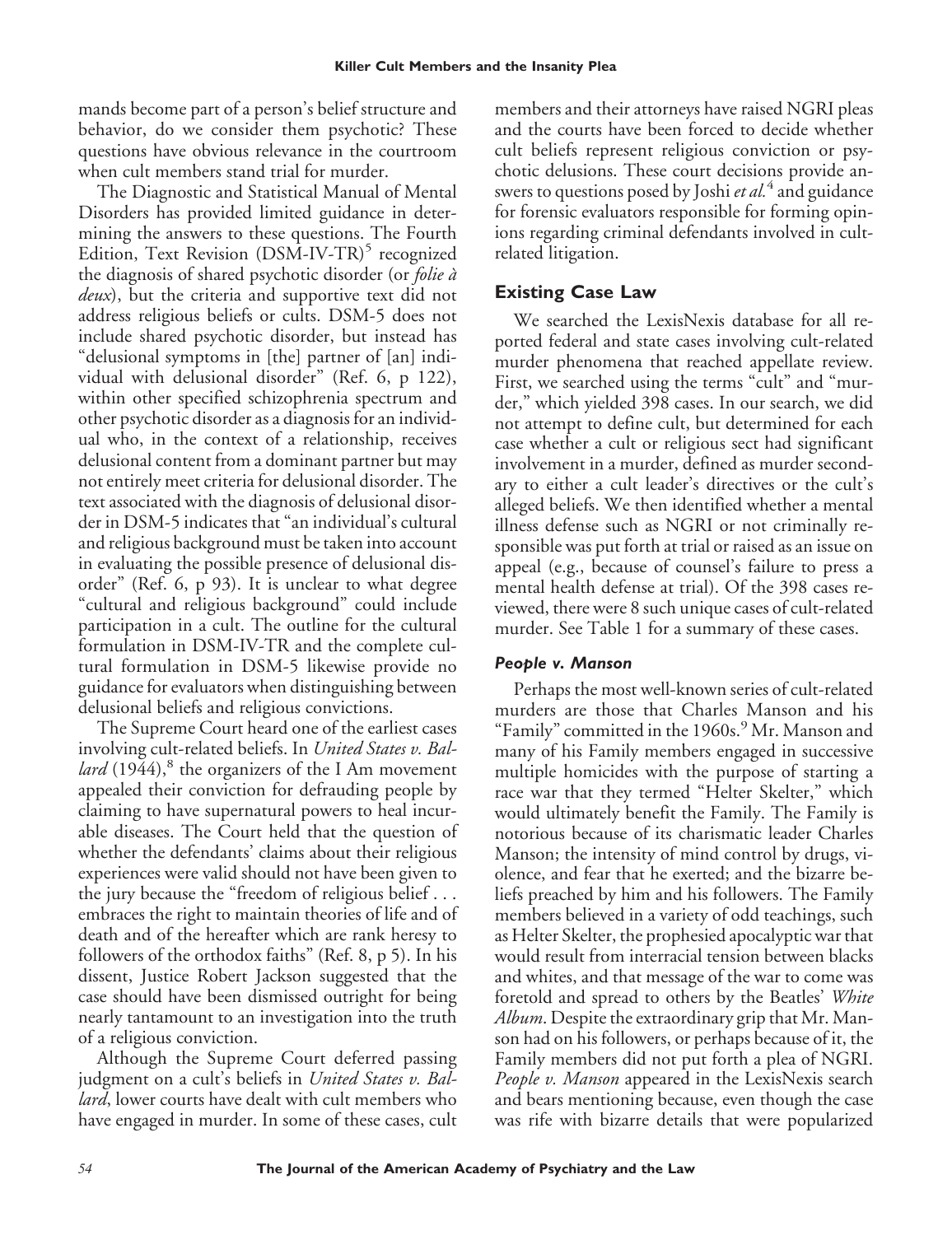#### **Table 1** Summary of Cases

| Case                                      | Year of<br>Murder | Defendant<br>Cult Leader<br>or Member | <b>NGRI</b><br>Defense<br>Raised | <b>NGRI</b><br>Defense<br>Successful | Diagnoses                                                                                                                                                                                                                                                       |
|-------------------------------------------|-------------------|---------------------------------------|----------------------------------|--------------------------------------|-----------------------------------------------------------------------------------------------------------------------------------------------------------------------------------------------------------------------------------------------------------------|
| People v. Manson <sup>9</sup>             | 1969              | <b>Both</b>                           | No                               | N/A                                  |                                                                                                                                                                                                                                                                 |
| Nebraska v. Michael Ryan <sup>10</sup>    | 1985              | Leader                                | Yes                              | No                                   | Paranoid schizophrenia                                                                                                                                                                                                                                          |
| Nebraska v. Dennis Ryan <sup>11-13</sup>  | 1985              | Member                                | Yes                              | No                                   | Dependent personality disorder, shared<br>paranoia, and shared psychotic disorder                                                                                                                                                                               |
| Ohio v. Lundgren <sup>15,16</sup>         | 1989              | Leader                                | No                               | N/A                                  | Mixed personality disorder with features of<br>narcissism, paranoia, and antisocial<br>traits, a severe character disorder,<br>delusional disorder, mixed type (with<br>grandiose and persecutory themes), and<br>psychotic disorder not otherwise<br>specified |
| Ohio v. Luff <sup>18,19</sup>             | 1989              | Member                                | Yes                              | No                                   |                                                                                                                                                                                                                                                                 |
| People v. Vieira <sup>20</sup>            | 1990              | Member                                | No                               | N/A                                  |                                                                                                                                                                                                                                                                 |
| Washington v. Applin <sup>21</sup>        | 1997              | Member                                | Yes                              | No                                   |                                                                                                                                                                                                                                                                 |
| Commonwealth v. Robidoux <sup>22,23</sup> | 1999              | Member                                | No                               | N/A                                  |                                                                                                                                                                                                                                                                 |

among general society, the Family members did not enter pleas of NGRI.

## *Nebraska v. Michael Ryan*

Michael Ryan was the leader of a cult that lived on a farm outside Rulo, Nebraska.<sup>10</sup> The cult relied heavily on teachings of the Reverend James Wickstrom, the head of the Posse Comitatus based in Hiawatha, Kansas. Wickstrom's teachings focused on Anglo-Saxon supremacy, the unconstitutionality of income taxes, and the upcoming Battle of Armageddon that he predicted would soon occur. At a meeting of the Posse Comitatus in 1983, Mr. Ryan met many of Wickstrom's followers who would go on to join him in Rulo. After the meeting, he began calling members of the Posse Comitatus and commanding them to steal items in preparation for the Battle of Armageddon. He warned members that "Yahweh" had told him to give these directions so that he could build a "base camp," and if his followers would not complete his requests, their families would not be safe. His base camp became a stockpile of items that his followers had stolen, including cattle, hogs, farm machinery, and construction equipment. In the following years, Mr. Ryan consolidated his control over members by convincing them he had the spirit of the Archangel Michael and could communicate directly with Yahweh with his mind. Though already married, he married one of his followers, Cheryl Gibson, and later married her mother as well. By 1985, Mr. Ryan had moved all of his followers to his farm property, acquired over 75,000 rounds of ammunition and dozens of weapons, and married many more of his followers. His proclamations became progressively more bizarre; for instance, he announced that one of his wives had become the queen of Israel.

Over time, Mr. Ryan became progressively more hostile and humiliating toward three of his male followers. He forced James Thimm, Rick Stice, and Mr. Stice's five-year-old son Luke to have intercourse with each other and with a goat. Luke Stice died in March 1985 after being knocked unconscious multiple times. Mr. Ryan had Mr. Stice and Mr. Thimm bury Luke in an unmarked grave. In early April, Rick Stice escaped from the farm and did not return. As the remaining "marked" cult member, Mr. Thimm suffered horrible torture, including sodomy with a shovel handle and a pick handle that perforated his rectum, whipping, having his fingers shot off with a pistol, and skinning at the hands of Michael Ryan and his 15-year-old son Dennis Ryan. Tiring of the torture, Mr. Ryan finished Mr. Thimm off by stomping on his chest. Following Mr. Thimm's death, Dennis Ryan shot him in the head.

The cult and murders were discovered when several members were arrested after they tried to return to the farm with stolen equipment. At trial, Mr. Ryan did not dispute having murdered Mr. Thimm. He made some specific denials that contradicted the testimony of the four other defendants, including that Yahweh had chained Mr. Thimm in the hog shed, that Mr. Thimm had agreed to the torture, and that he had not jumped on Mr. Thimm's chest. Mr. Ryan ultimately put forth an NGRI defense. At the time Nebraska law followed an insanity standard based on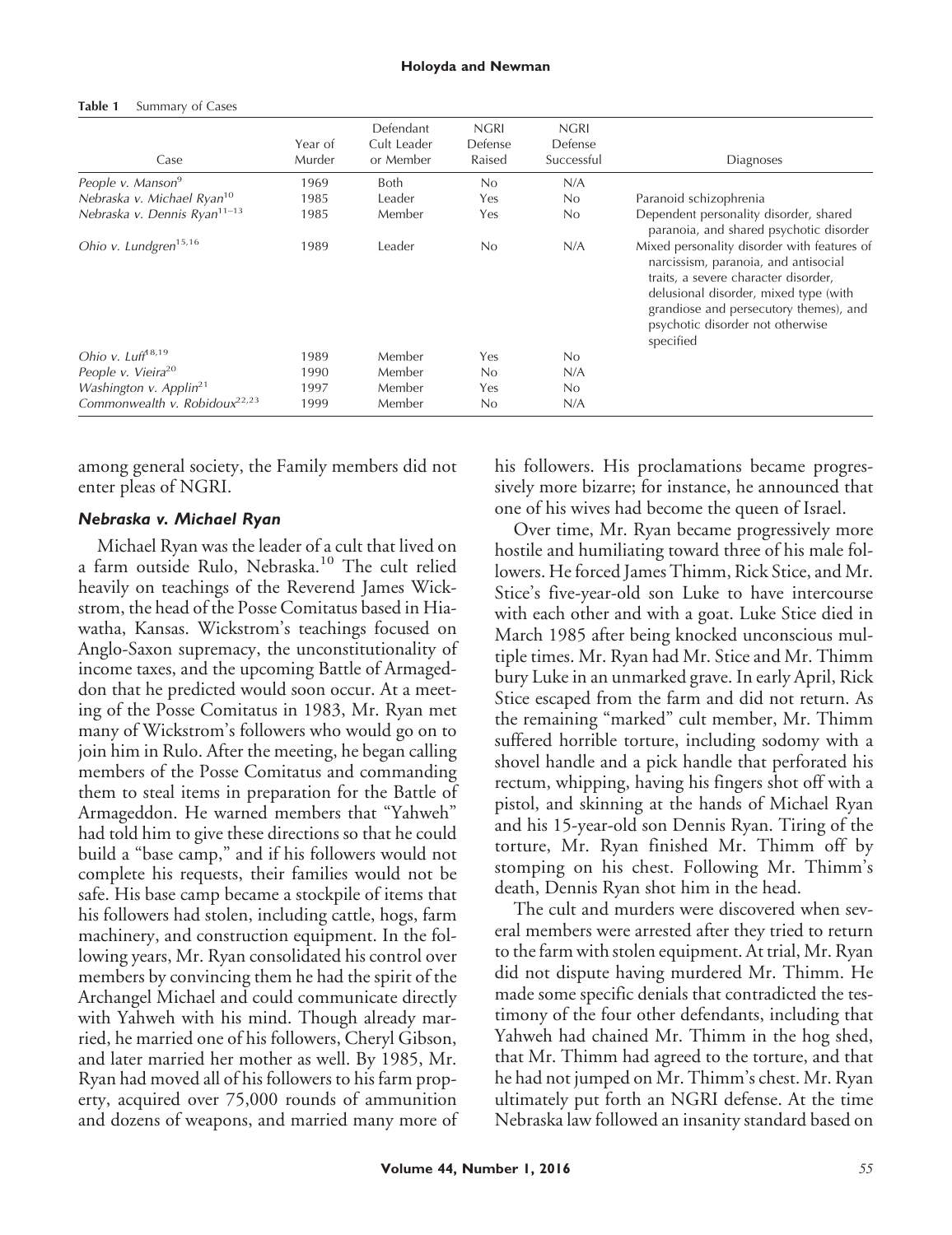the *M'Naghten* Rule: to be found NGRI, an individual must prove that he lacked the ability to distinguish right from wrong or to appreciate the consequences of his actions. Clinical psychologist Dr. Maurice Temerlin, testified for the defense that Mr. Ryan had paranoid schizophrenia and believed he was "doing a virtuous deed" by murdering Thimm.

The defense psychiatrist, Dr. Wingert, stated that Mr. Ryan was "actively psychotic or being delusional with regards to the events that were going on at the time" and that Mr. Ryan "did not view what happened to James Thimm as wrong, but as something commanded by God and as something he was obligated to obey" and described his behavior as "clearly delusional" and "not under the influence of any kind of cognitive control" (Ref. 10, p 36).

The prosecution's experts, psychologist Dr. James Cole and psychiatrist Dr. Emmet Kenney, testified that Mr. Ryan did not have any type of psychotic disorder and that he had the capacity to understand the nature and probable consequences of his actions. The jury found Mr. Ryan sane at the time of his violent acts and convicted him of the first-degree murders of Mr. Thimm and Mr. Stice. At the penalty phase, he received the death sentence.

Over time, several courts denied motions for relief and appeal, including the United States Supreme Court, which denied *certiorari*. In the most recent complaint heard by the District Court of Nebraska in 2003,<sup>11</sup> Mr. Ryan argued that he had not received the fundamental fairness required by the Due Process Clause of the Fourteenth Amendment because his fanatical beliefs and alleged communications with God had controlled all of his previous legal decisions. Mr. Ryan was assessed for competency to stand trial, and the court stated the following regarding his beliefs: "As repeated objective psychological testing of Ryan continually proved, and world events like '9/11' starkly corroborate, the pursuit of fanatical religious beliefs—quite often at the explicit command of the true believer's God—is not the same as incompetence" (Ref. 11, p 17). The United States District Court for Nebraska denied Mr. Ryan's writ of *habeas corpus* and dissolved his stay of execution.

# *Nebraska v. Dennis Ryan*

Dennis Ryan, Michael Ryan's then 15-year-old son, was charged with the first-degree murder of James Thimm in 1985.<sup>12</sup> The son and his counsel

also put forth an insanity defense. At trial, three mental health experts testified on the defendant's behalf. The first psychiatrist, Dr. Herbert Modlin, diagnosed dependent personality disorder, but felt that Mr. Ryan was "well put together," understood right from wrong, and could form intent at the time of the torture-murder. The second, psychologist Dr. Cole, described the cult's belief system as a "systematized religious delusion" and opined that the defendant had "shared paranoia." Dr. Cole also believed that Dennis Ryan understood the nature and quality of his acts. The third expert, psychiatrist Dr. William Logan, diagnosed a shared psychotic disorder, or *folie a` deux*, with the father, who was such an important, powerful figure in the young man's life. He opined that the defendant's ability to determine right and wrong at the time of the murder was distorted by a major mental illness, but that he could determine legal wrongfulness at the time. The prosecution expert, Dr. Kenney, testified that the defendant did not have a mental illness, knew the nature and quality of his acts, and knew they were wrong and punishable. The suggestion of *folie a` deux* did not sway the jury, which convicted the accused of second-degree murder and sentenced him to life imprisonment. Dennis Ryan made numerous appeals to higher courts, stating that the lower court had incorrectly instructed the jury on second-degree murder. The Supreme Court of Nebraska agreed.<sup>13</sup> The case was reheard, and he pleaded guilty to manslaughter. He left prison after serving 11 years of his initial life sentence and moved to Kansas to work in construction before joining a telemarketing firm.<sup>14</sup>

# *Ohio v. Lundgren*

Jeffrey Lundgren was raised in the Reorganized Church of Jesus Christ of Latter Day Saints (RLDS), an offshoot of the Utah-based Mormon Church.<sup>15</sup> In the 1980s, he and his family moved to Kirtland, Ohio, so that Mr. Lundgren could serve as a senior temple guide at Kirtland Temple, which was managed by the RLDS. Mr. Lundgren reportedly knew scripture exceptionally well and generally fit in with the traditions of the RLDS. The church allowed him to teach classes on the Bible and the Book of Mormon to fellow parishioners. In 1987, the church discovered that Mr. Lundgren had solicited and kept contributions from visitors to the temple. He was fired as temple guide, evicted from his quarters (offered by RLDS), and removed as a religious teacher.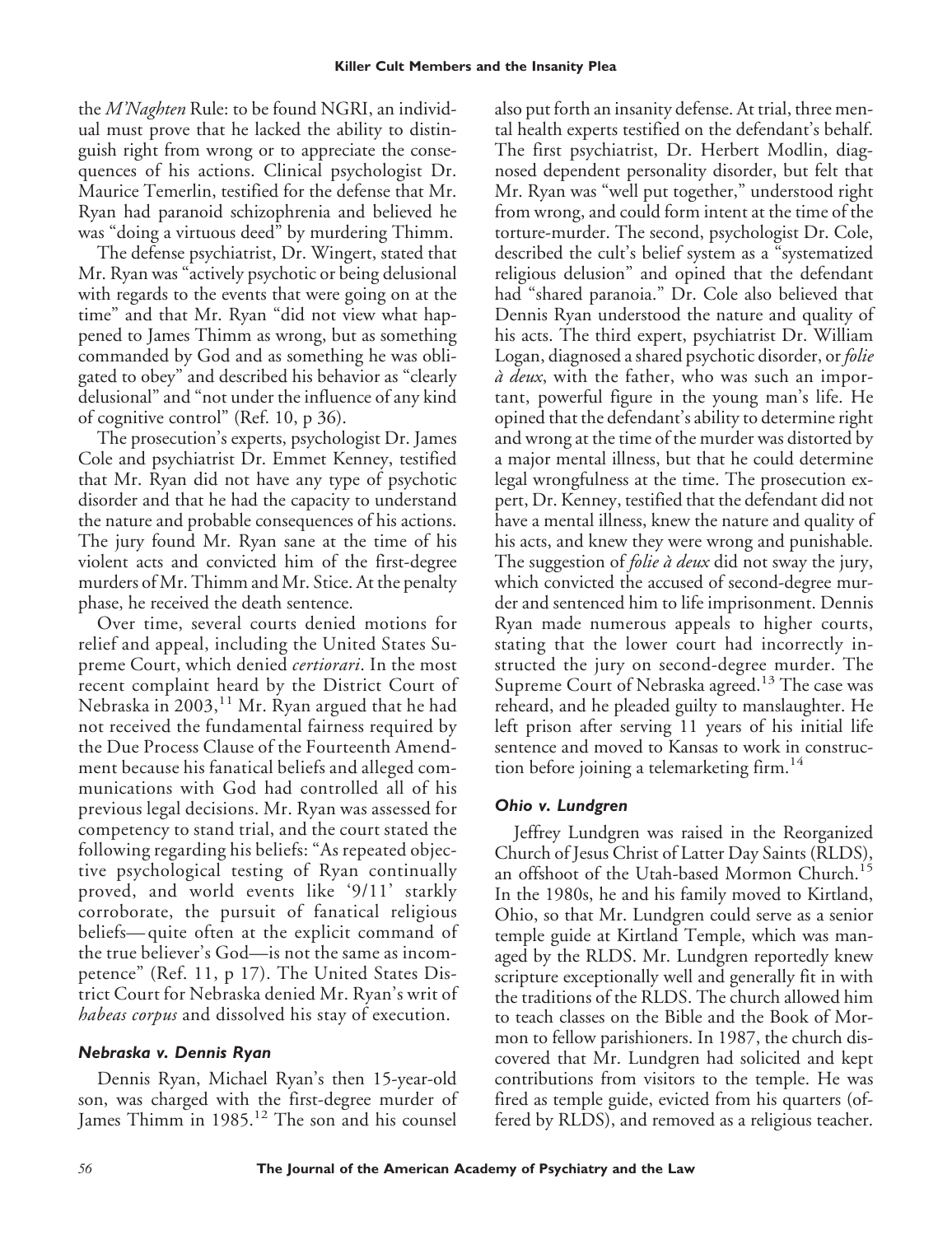He was formally excommunicated from the RLDS in 1988.

Beginning in 1985, Mr. Lundgren attracted a group of followers because of his teaching and knowledge of religious texts. Many of his followers eventually moved in with him and his family at the farmhouse that he rented after his eviction from the Kirtland Temple. Those who lived with the Lundgrens referred to him as Dad and gave their paychecks to him for group expenses. After his eviction from the RLDS, Mr. Lundgren continued teaching his disciples, but his teachings became more and more divergent from traditional RLDS beliefs. He said that his followers had to "recapture the temple, an earthquake would elevate it, and Christ would return and establish Zion" (Ref. 15, p 2). He told them that they had to kill 10 followers before Zion could be created and, in preparation for an assault on the temple, the men of the cult began paramilitary training.

In April 1989, Mr. Lundgren commanded his followers to prepare for a trip into the wilderness. The members who were employed left their jobs, bought provisions, gathered their worldly possessions, and exhausted the funds on their credit cards at Mr. Lundgren's request. Two or three members of the group secretly dug a six-by-seven-foot pit in the dirt floor of Mr. Lundgren's barn. On April 17, Mr. Lundgren invited one of his disciple families, the Averys, to have dinner at his farmhouse. At one point during the evening, follower Ronald Luff led each Avery family member (two parents and their three daughters) into the pit under the farmhouse where they were bound, gagged, and shot two or three times with a .45 semiautomatic weapon. Cult members then buried the Averys in the pit. The day after the murders, the FBI came to the farmhouse to investigate reports about the recapture of the Kirtland Temple, but the members who were interviewed said they lived on the farm voluntarily and denied plans to recapture the temple. The FBI left without learning of the murders. Cult members fled that same day to mountain campsites in West Virginia, where they lived until October 1989. Growing dissension among the followers, particularly over Mr. Lundgren's decision to marry one of his followers' wives, led a disenfranchised member to contact law authorities about the murders.

Mr. Lundgren admitted to the killings during his opening statement to the court, stating that he abhorred the sin he saw in the Avery family and that God had commanded him to kill them. He said, "I am a prophet of God. I am even more than a prophet. I am not a false prophet; therefore, I am not worthy of the [death] penalty" (Ref. 15, p 10). The United States District Court of Northern Ohio convicted Mr. Lundgren of five counts of aggravated murder and five counts of kidnapping and sentenced him to death on September 21, 1990. During the sentencing phase, two clinical psychologists evaluated Mr. Lundgren and testified in his defense.

Dr. Nancy Schmidtgoessling testified that Mr. Lundgren had a "mixed personality disorder with features of narcissism, paranoia, and antisocial traits" (Ref. 15, p 14), but she did not feel that his delusional thinking rose to the legal definition of insanity. Dr. Jeffrey Smalldon diagnosed "a severe character disorder and a psychotic disorder . . . his psychotic condition is best described as either Delusional Disorder, Mixed Type (with grandiose and persecutory themes) or Psychotic Disorder Not Otherwise Specified"<sup>16</sup> and stated that Mr. Lundgren "should have been seen as eligible at the time of his 1990 trial for a defense of not guilty by reason of insanity" (Ref. 16, p 18).

The defendant filed a writ of *habeas corpus* for a variety of complaints, including that his defense counsel was deficient in failing to assert an NGRI defense. The United States Court of Appeals for the Sixth Circuit heard Mr. Lundgren's writ. Ultimately, the court dismissed his complaint as having no merit. After exhausting his appeals, Mr. Lundgren was executed by lethal injection at the Southern Ohio Correctional Facility on October 24, 2006.<sup>17</sup>

# *Ohio v. Luff*

Ronald Luff was one of Jeffrey Lundgren's followers who helped to construct the pit beneath Mr. Lundgren's farmhouse and led the Averys to their deaths the evening before the cult fled to West Virginia.<sup>18</sup> After his arrest, a jury found Mr. Luff guilty of five counts of aggravated murder (with death penalty specifications) and four counts of kidnapping. Mr. Luff entered a plea of not guilty and NGRI to all charges. In Ohio, a defendant could be found NGRI if, at the time of the offense, he did not know the wrongfulness of his acts as a result of mental disease or defect. At trial, psychiatrist Dr. Kurt Bertschinger testified in Mr. Luff's defense, stating that, at the time of the murders, Mr. Luff's ability to reason was severely impaired, and he did not recognize that his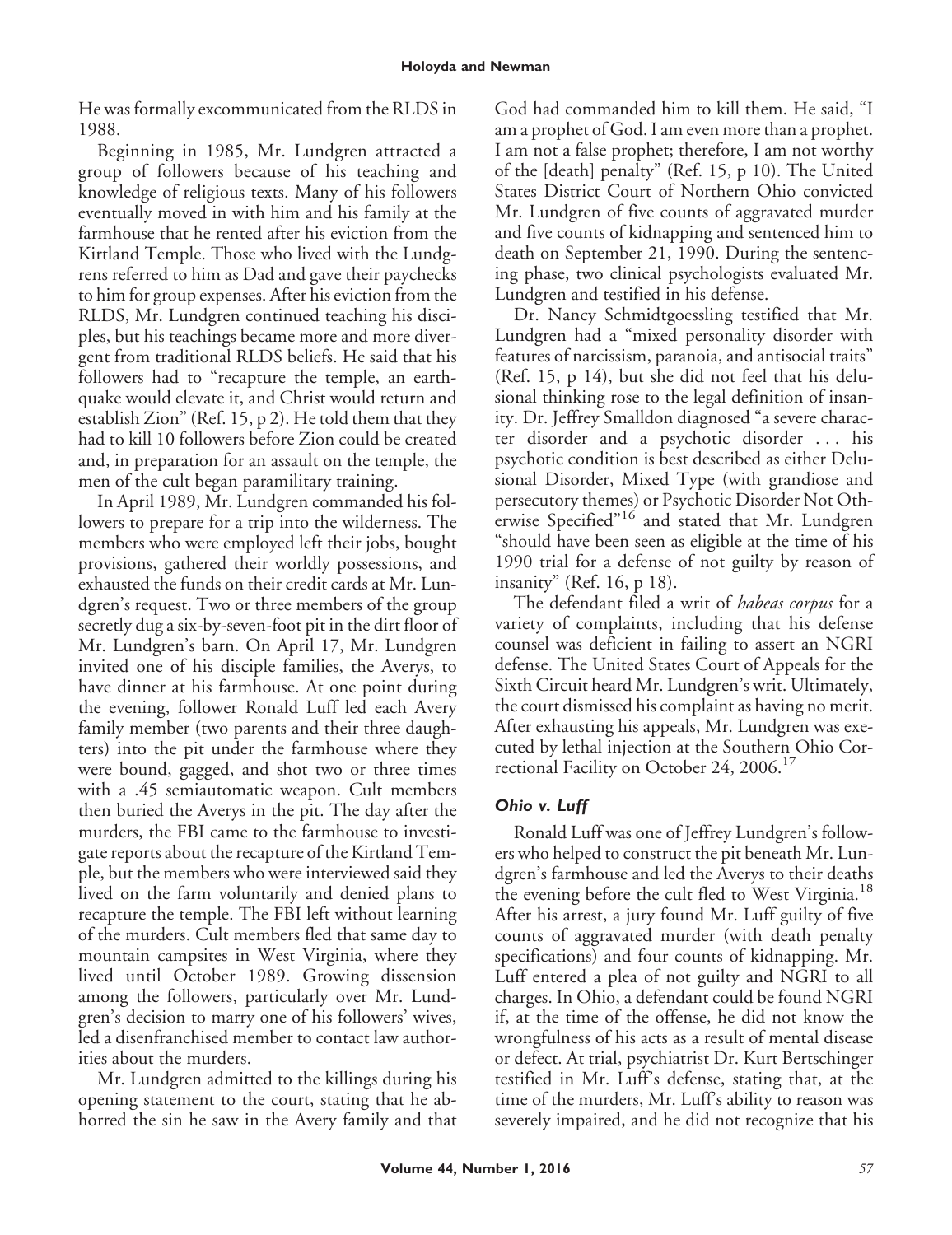participation in the death of the Averys was morally wrong. He did not, however, believe that Mr. Luff had a diagnosable mental illness or defect, and he concluded that Mr. Luff did recognize his acts as legally wrong. Furthermore, the trial court excluded testimony from two experts on cults from the University of California, Berkeley, sociologist Dr. Richard Ofshe and clinical psychologist Dr. Margaret Singer, arguing that Mr. Luff was attempting to present a diminished-capacity defense unrelated to the insanity defense. Mr. Luff appealed his conviction on several grounds, but the Sixth Appellate Court of Ohio affirmed the trial court's judgment and the Supreme Court of the United States denied *certiorari*. 19

## *People v. Vieira*

Richard Vieira was living in a cult community known as "the Camp" in Stanislaus County, California in 1990.<sup>20</sup> The Camp, led by Gerald Cruz and "disciplined" by David Beck, consisted of many people living in houses and trailers. Members pooled their money for shared purposes. One of the Camp's residents, Franklin Raper, caused concern for the Camp's members because he sold drugs out of his trailer and threatened to kill an elderly tenant who wanted to disconnect Mr. Raper from electricity that he was stealing. The Camp and Mr. Raper had a series of confrontations. During one confrontation, Camp members pushed Mr. Raper's car across the street and set it on fire, prompting Mr. Raper to move away from the Camp.

On May 21, 1990, Mr. Cruz gathered a group of his followers at one of the Camp's trailers and planned to attack Mr. Raper's trailer and "to do 'em and leave no witnesses" (Ref. 20, p 13). While looking directly at Richard Vieira, Mr. Cruz threatened that whoever "messed up" their assignments would "join" Mr. Raper and his friends. The mob entered Mr. Raper's trailer and attacked him and three other occupants with knives, baseball bats, police batons, and guns, killing all four. The day after the murders, Mr. Vieira told a Camp member that he had tried to silence one of the victims by hitting her with a baseball bat, then used a knife to cut her throat until "it felt like her head was going to come off" (Ref. 20, p 13). Two days later, Mr. Vieira admitted to being at the murder scene, but denied having killed anybody. During interrogation, he said that he only struck one victim in the legs several times with a baseball bat,

but acknowledged that he "completely condoned" the murders.

At trial a retired deputy sheriff and expert on cults named Randy Cerny testified in Mr. Vieira's defense. He described the Camp as a "cult style group" with Mr. Cruz as the leader, noting that the defendant was subject to "a process of mind control" including sleep deprivation, regular physical punishment, minimization of contact with family, shock treatments from an exposed electric wire, beatings from other group members, and several forms of sexual humiliation. The defense attempted to use Mr. Cerny's testimony to establish that the defendant, under the mindcontrol techniques of Mr. Cruz, was unable to form the mental state required for first-degree murder, although they did not actually put forth a formal NGRI plea. During the guilt phase, the trial court excluded Mr. Cerny's testimony stating that he was not a qualified expert on whether Mr. Vieira had a "mental defect, mental disorder, or mental disease" at the time he committed the murders, because Mr. Cerny was not a psychologist or a psychiatrist. A jury convicted Mr. Vieira of four counts of murder and one count of conspiracy to commit murder and sentenced him to death. On appeal, the Supreme Court of California upheld the conviction and denied finding error in the exclusion of Mr. Cerny's testimony.

# *Washington v. Applin*

Blaine Applin was a member of a cult called the Gatekeepers.<sup>21</sup> Christopher Turgeon, a selfproclaimed prophet who claimed to be in direct communication with God, was the organization's leader. In 1997, when Mr. Turgeon found out that Child Protective Services was planning to remove children from some members' homes, he arranged to move the organization from Washington to Southern California. To pay for this move, Mr. Turgeon organized schemes to steal from local businesses, including issuing a forged check to Jaime's Transmission in Snohomish, Washington. In an effort to obtain payment, the shop contacted Dan Jess, a former Gatekeeper. Upset at being implicated in the scam, Mr. Jess called Mr. Turgeon and accused him of being a false prophet. The accusation angered Mr. Turgeon, who called a meeting of the male members of the Gatekeepers and told them that he had heard the voice of God who said that Mr. Jess must be killed. Blaine Applin volunteered to kill Mr. Jess, stating "God told me that I must be the one who does it"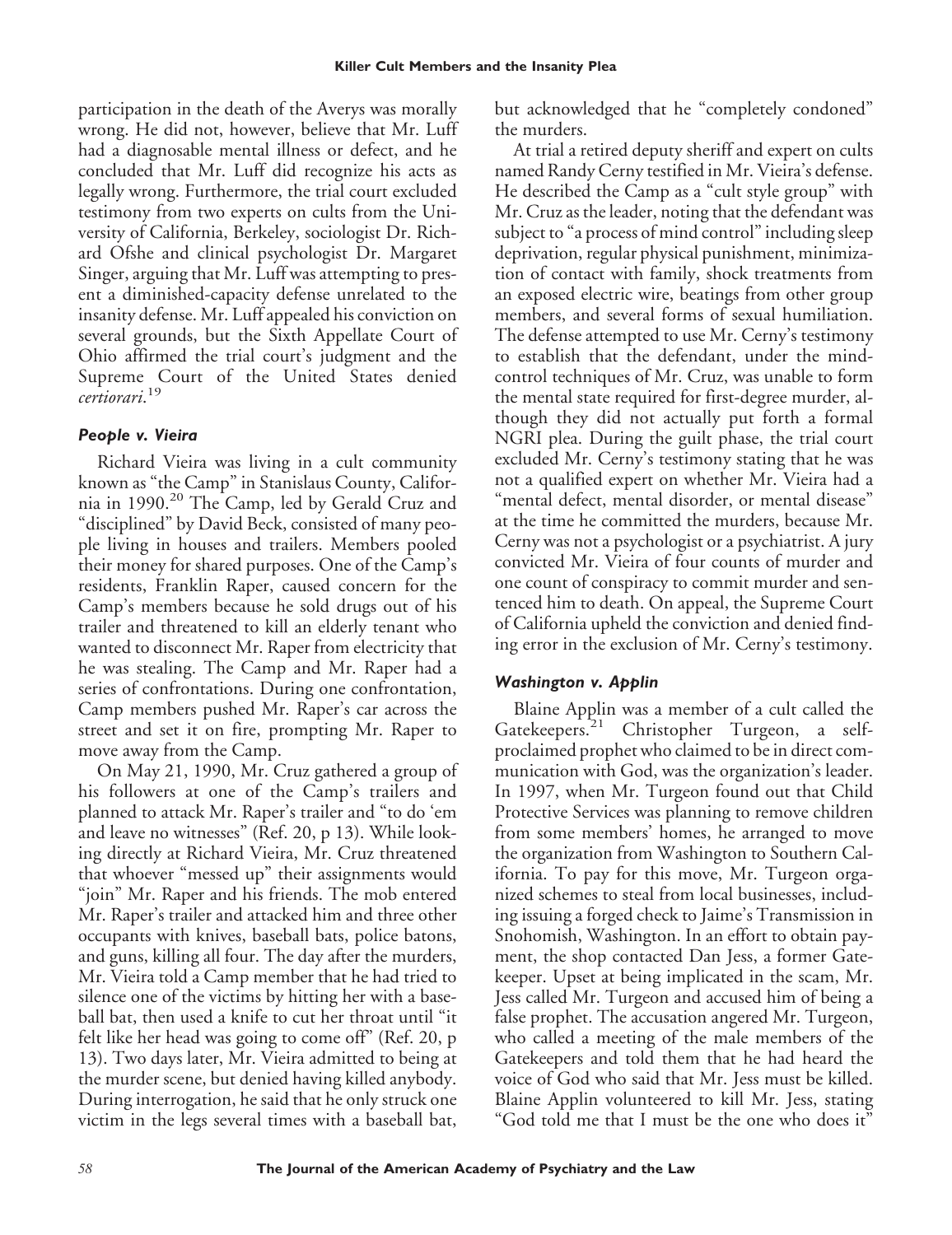(Ref. 21, p 3). They drove to Washington, shot Mr. Jess multiple times, and then returned to California to commit several more robberies.

After his arrest, Mr. Applin was charged with firstdegree murder. In Washington the insanity standard required that a defendant be unable to tell the difference between right and wrong with reference to the particular act. At trial, Mr. Applin asserted a deificdecree insanity defense, alleging that he was acting under a delusional belief that he had received a direct command from God that destroyed his free will and ability to distinguish right from wrong. Prosecution experts testified that both Messrs. Applin and Turgeon were aware of the legal wrongfulness of their act at the time of the murder. A defense psychiatrist testified that Mr. Applin clearly knew his acts were against the law, but could not say whether he "possessed the ability to tell right from wrong." The jury rejected Mr. Applin's insanity defense, including his deific-decree defense, and convicted him of firstdegree murder.

# *Commonwealth v. Robidoux*

A Massachusetts jury convicted Jacques Robidoux of first-degree murder in 2002 for the death of his 11-month-old son.<sup>22</sup> Mr. Robidoux's father was the leader of a religious sect that included his son and his daughter-in-law. The religious sect members believed that many institutions, including the United States medical system, legal system, and mainstream religions, were "Satan's seven counterfeit systems" and that their teachings should be eschewed. On April 29, 1998, a son was born to Jacques Robidoux and his wife. The young boy appeared to grow normally during the first few months of life. In January 1999, family members noted that he would eat anything that was put in front of him. In March 1999, however, one of Mr. Robidoux's sisters claimed to receive a "leading" or revelation from God that her sister-in-law should breastfeed the infant on each breast for ten minutes each hour and eliminate all other sources of food from the child's diet. By late April 1999 the child had deteriorated from malnourishment and, instead of taking the boy to see a doctor, the sect held an unsuccessful prayer meeting to improve his condition. After notifying the sect of the boy's death on the following day, Mr. Robidoux concealed the body in a bulkhead of his sister's home and months later buried it in a park in Maine.

Mr. Robidoux was charged with first-degree murder, tried, convicted, and sentenced to life imprisonment. He filed two posttrial motions for relief, one of which was written by Dr. Ronald Ebert, a psychologist, who opined that Mr. Robidoux was unable to appreciate or understand that it was wrong to deprive his son of solid food, though he admitted that he had never interviewed Mr. Robidoux. The court denied both motions. The case reached the federal district appellate court after Mr. Robidoux filed a writ of *habeas* relief, claiming that his attorney provided ineffective assistance due to failure "to request a mental evaluation and a competency hearing" and failure to press a defense based on insanity or diminished capacity.<sup>23</sup> In the opinion, the court noted the following about competency:

[Competency] is a comparatively narrow concept and must not be confused with broader or different uses of the term. It is not the same as whether the defendant has an insanity or diminished capacity defense on the merits or [sic] whether his ideas about how to live or what to believe are common in the community or seem sensible to others. Rather the competency insisted on by the courts is a functional concept focusing on the defendant's part in the trial [Ref. 23, p 5].

The court's finding of competency was affirmed despite "an almost incoherent request to proceed *pro se* and to change his plea based on some jurisdiction argument" (Ref. 23,  $p$  5–6) because:

Many litigants articulate beliefs that have no legal support—think of tax protesters who insist that wages are not income, that taxes are voluntary, or that only foreigners must pay taxes . . . sometimes these beliefs are sincerely held, sometimes they are advanced only to annoy the other side, but in neither event do they imply mental instability or concrete intellect . . . so deficient that trial is impossible (Ref. 23, p 6).

When discussing the failure to press for an insanity defense, the court noted that the DSM-IV "has ambiguous language on delusional disorder that might or might not be useful to Robidoux" (Ref. 23, p 7), who refused to meet with a doctor for an evaluation. The court noted that:

In our diverse religious cultures, Christian Scientists are often committed to resist conventional medical treatment in situations even where the results can be dire, and Jehovah's Witnesses may oppose blood transfusions even where doctors say this is essential. Judges and juries rarely treat these beliefs as representing insanity, and the case law contains numerous rejections of the use of religious belief as a complete defense in the resulting criminal or civil case [Ref. 23, p 7].

The court added, "A mistaken religious belief with adverse consequences for the believer is hardly by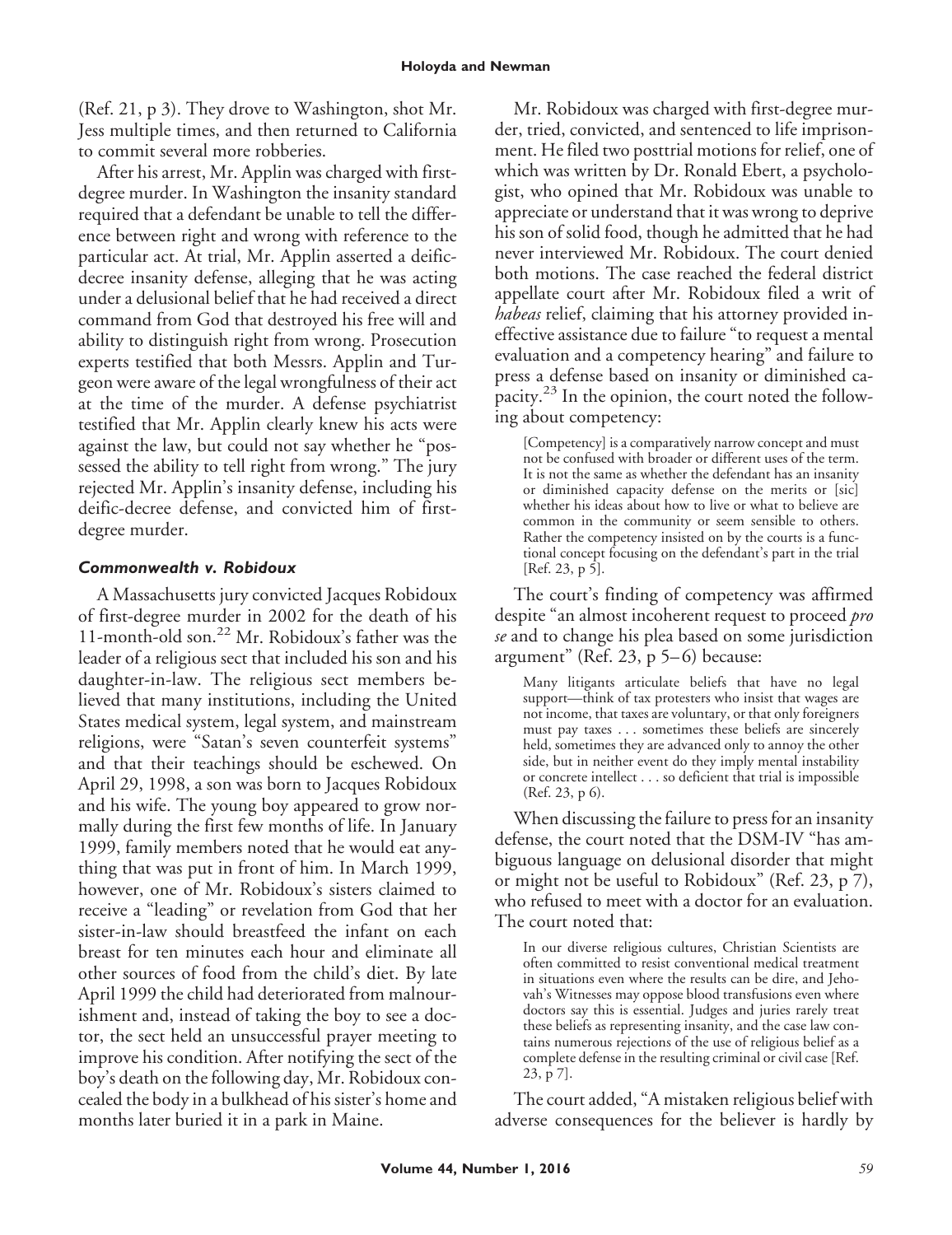itself insanity" (Ref. 23, p 8). Of note, Mrs. Robidoux was acquitted of second-degree murder, in part because of a psychologist's testimony that she had been "psychologically battered within the sect," and her charge was reduced to assault and battery.

## **Discussion**

Individuals involved with cults that commit murder, whether a charismatic leader or one of his followers, may attempt to raise an NGRI defense at trial. A noteworthy limitation of this review is that it features exclusively cases that reached the appellate court and therefore may have missed cases in which an individual involved with a cult-related murder successfully raised an NGRI defense, as most jurisdictions do not allow prosecutors to appeal such a finding. In four of the cases mentioned defendants raised NGRI defenses. In none of the four cases was the defendant found insane or not criminally responsible for the alleged offense. Mr. Robidoux refused to meet with a mental health expert to undergo any psychological evaluation, but he later appealed his conviction in part on the failure of his attorney to raise an insanity defense. Mr. Lundgren also appealed for this reason. Mr. Vieira appealed due to the exclusion of his expert witness' testimony that would establish his inability to form the mental state required for first degree murder, but he never actually successfully launched an NGRI defense.

Typically the first prong of a state's NGRI standard specifies that an individual must have a mental disease or defect at the time of the alleged offense. In the cases reviewed herein, three defendants had diagnoses of mental health disorders that could qualify for an NGRI defense. Experts gave Mr. Lundgren a diagnosis of a personality disorder, both "mixed personality disorder" and "severe character disorder," and psychotic disorders, including delusional disorder, mixed type, and psychotic disorder not otherwise specified. Michael Ryan received a diagnosis of paranoid schizophrenia from one expert, and his son Dennis Ryan received a variety of diagnoses including dependent personality disorder, shared paranoia, and shared delusional disorder, none of which swayed the juries to the side of the defense. Mr. Robidoux ultimately did not raise an insanity defense, but the court noted that a diagnosis of delusional disorder may have been helpful to the defense if he had agreed to meet with a mental health expert for a formal evaluation. Four defendants raised insanity

defenses, but only 50 percent of them received formal diagnoses that would qualify them for the defense.

A useful question that Joshi *et al.*<sup>4</sup> posed was how to distinguish cult beliefs from delusional beliefs. As shown by the cases herein, the law generally appears to define a clear boundary between delusions and cult beliefs, as there were no successful NGRI pleas, let alone one based on a diagnosis of delusional disorder or another psychotic disorder. Joshi *et al.* questioned whether cult members may be considered to have a "mass shared psychotic disorder," but no defense expert posited such a claim in these cases. The one defendant with a diagnosis of *folie a` deux*, Dennis Ryan, was unable to sway the court's judgment about his sanity at the time of his participation in the murders. The courts appear to accept that there is an element of choice in participation in cults, with their attendant beliefs and behavioral mores, at least in the case of murder.

Relatively few psychiatric disorders were diagnosed in the cases reviewed, despite the longstanding history of psychiatric testimony in other areas of cult-related litigation. In the 1980s, plaintiffs' experts frequently applied the DSM-III diagnosis of atypical dissociative disorder in civil lawsuits when plaintiffs sought damages from cults or groups that they joined voluntarily.<sup>24</sup> The atypical category served as the catch-all category (like the nototherwise-specified category of DSM-IV-TR and the other-specified category of DSM-5) for dissociative diagnoses that did not fulfill criteria for the better established diagnoses. The DSM-III<sup>25</sup> text reads that examples of atypical dissociative disorder:

. . . include trance-like states, derealization unaccompanied by depersonalization, and those more prolonged dissociative states that may occur in persons who have been subjected to periods of prolonged and intense coercive persuasion (brainwashing, thought reform, and indoctrination while the captive of terrorists or cultists) [Ref. 25, p 260].

The final component of this diagnosis relevant to cults remained verbatim in DSM-III-R<sup>26</sup> under the list of examples of dissociative disorder not otherwise specified. The authors of DSM-IV<sup>27</sup> removed the explicit linkage of dissociation to cult involvement by eliminating the "of terrorists or cultists" descriptor. DSM-5 has revived cult involvement in its other specified dissociative disorder with the diagnosis of "identity disturbance due to prolonged and intense coercive persuasion" (Ref. 6, p 306). The criteria for this disorder are described as: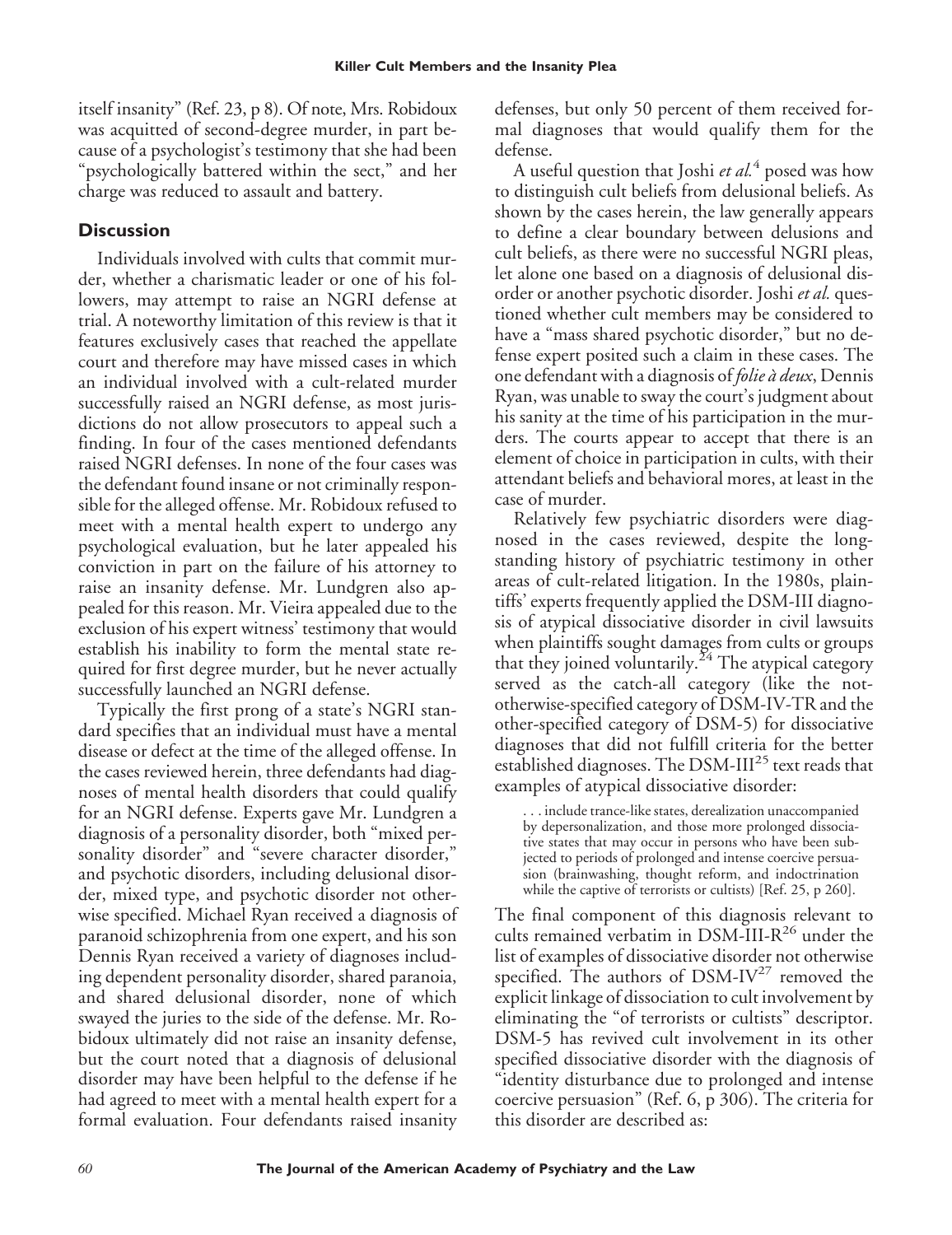. . . individuals who have been subjected to intense coercive persuasion (e.g., brainwashing, thought reform, indoctrination while captive, torture, long-term imprisonment, recruitment by sects/cults or by terror organizations) [who] may present with prolonged changes in, or conscious questioning of, their identity [Ref. 6, p 306].

In the cases described herein, experts suggested that some defendants had experienced brainwashing or indoctrination during their cult involvement. Both Drs. Ofshe and Singer from the University of California, Berkeley testified that Mr. Lundgren had subjected Mr. Luff to "thought reform" to the point that he was unable to think for himself or make independent decisions. Ultimately, their testimony was excluded because the court found it to be unrelated to the insanity defense.<sup>18</sup> Similarly, retired deputy sheriff Randy Cerny testified that Mr. Vieira underwent a routinized "process of mind control" while a member of the Camp that led him to commit murder, though his testimony was also excluded because he was not qualified to make an expert opinion on Mr. Vieira's mental state.<sup>20</sup> Although these individuals alluded to the precondition of coercive persuasion for a dissociative diagnosis in the defendants, none offered a formal diagnosis that would support an NGRI defense.

The resurrection of cult involvement in DSM-5 diagnostic criteria may signal the return of dissociative diagnoses in future cult litigation. Unfortunately, the DSM-5 work group on dissociative disorders did not explain their rationale for adding cult involvement to the criteria for other specified dissociative disorder when describing the diagnostic changes from DSM-IV-TR to DSM-5. $28-30$  In addition, it is unclear how an evaluator would assess the "prolonged changes" to an individual's identity when subjected to coercive persuasion during cult involvement. These will be important questions if a defendant attempts to plead NGRI due to other specified dissociative disorder. The DSM-5 criteria are limited to disturbances of "identity," however, as opposed to the more broad set of experiences described in DSM-III. This limitation may make it significantly more difficult to devise an NGRI plea, as the individual would have to establish that a change in his or her identity led to the inability to distinguish right from wrong.

The case of Mr. Manson and his Family remains particularly noteworthy for its lack of psychiatric involvement at trial. Despite the cult's well-described methods of torture, drug intoxication, and sexual

coercion used to maintain obedience and order and Mr. Manson's own bizarre teachings that were rife with persecutory and grandiose themes, the Family member defendants did not use NGRI defenses at trial. This may have been due to the Family members' unwillingness to cooperate with most of their attorneys, many of whom thought their clients were, in fact, mentally ill.<sup>31</sup> A psychiatrist evaluated one of the Family members, Leslie van Houten, and in her second and third trials testified that Ms. van Houten was not "capable of meaningfully reflecting on the gravity of the contemplated acts" and that "the Manson cult was not an ordinary criminal gang involved in a conspiracy."<sup>32</sup> The testimony seems to suggest that Ms. van Houten had diminished capacity because of her involvement with the cult, but this testimony did not influence her sentence of life imprisonment for first-degree murder.

These cases raise some practical concerns for forensic examiners evaluating cult members who commit murder. First, based on this review of the appellate court case law, no cult member has successfully implemented an NGRI defense. As in any NGRI evaluation, though an individual may receive a formal psychiatric diagnosis, it can be challenging to prove that at the time of the offense psychiatric symptoms interfered with the individual's ability to understand what he or she was doing or the ability to distinguish right from wrong. Thus, an examiner should exercise particular care in assessing the individual for a severe mental disorder along with other pertinent factors such as coercion, substance intoxication, and (as reintroduced in DSM-5) dissociation that may have contributed to the individual's behavior. Second, courts tend to view cult beliefs like any other religious belief. Specifically, courts have not considered cult beliefs to be delusional, regardless of how bizarre they seem or how disastrous the results of adhering to the beliefs may be. Therefore, an expert should attempt to distinguish the defendant's beliefs from those of his cult to determine if there is psychosis beneath the espoused cult doctrine. If the defendant's odd beliefs stem solely from cult doctrine, the court may reject them as evidence of mental illness. As Young and Griffith put it, "No expert can expect to justify outrageous conduct in the name of religion" (Ref. 33, p 265). This set of cases may suggest that forensic experts could not expect to justify outrageous conduct in the name of cult involvement, either.